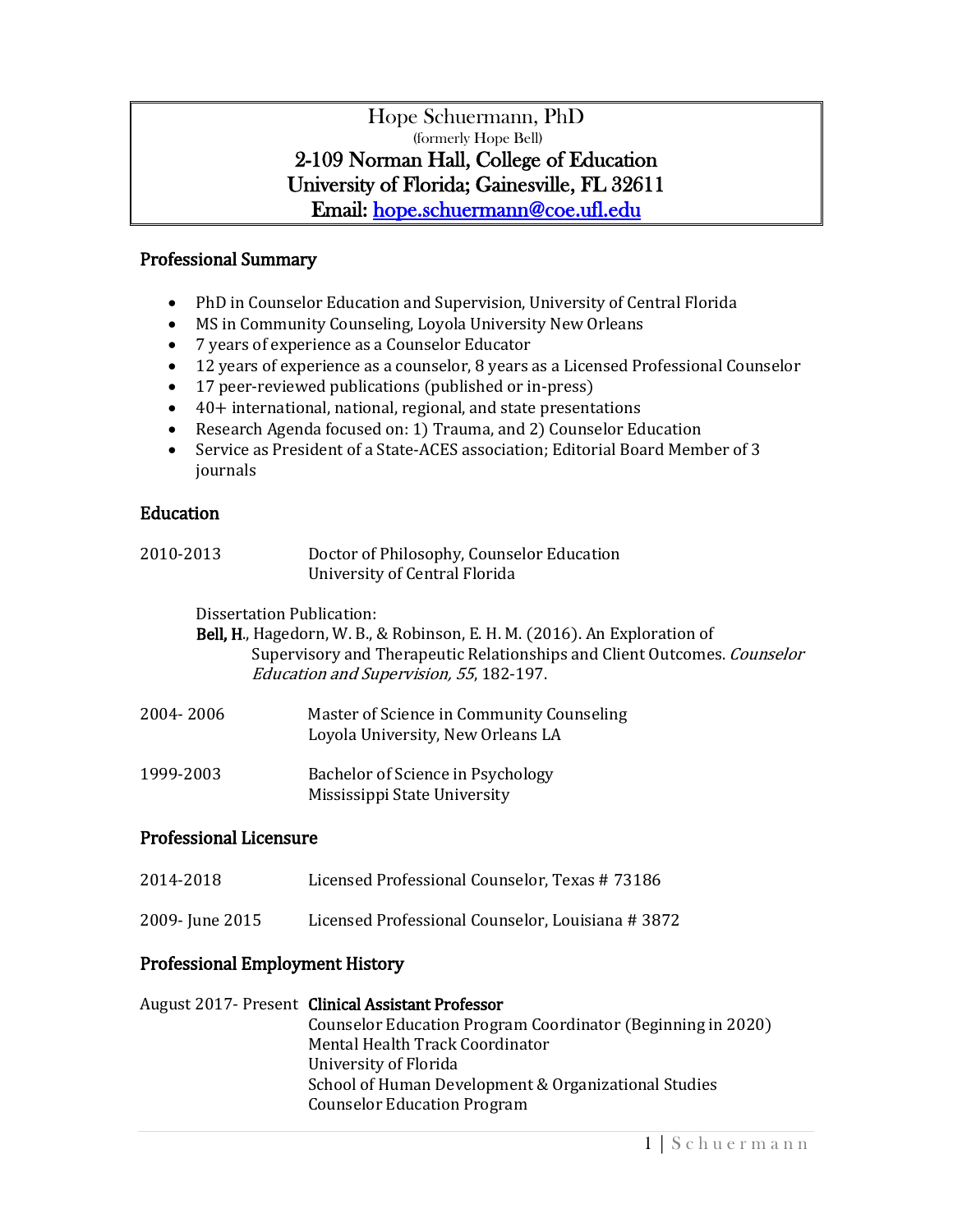| 2013-May 2017 | <b>Assistant Professor</b><br>University of Texas at San Antonio<br>Department of Counseling                                                                                                                                                                                                                                                    |
|---------------|-------------------------------------------------------------------------------------------------------------------------------------------------------------------------------------------------------------------------------------------------------------------------------------------------------------------------------------------------|
| 2015-2017     | <b>Contract Mental Health Counselor</b><br>Alamo Heights Counseling                                                                                                                                                                                                                                                                             |
| 2012-2013     | Instructor<br>University of Central Florida<br>MHS 2330: Career Planning                                                                                                                                                                                                                                                                        |
| 2010-2013     | <b>Graduate Teaching &amp; Program Assistant</b><br><b>College of Education PhD Program</b><br>University of Central Florida                                                                                                                                                                                                                    |
| 2007-2010     | <b>Clinical Services Counselor &amp; Coordinator</b><br>Child Advocacy Services, Luling, LA & Gonzales, LA<br>Responsibilities included:<br><b>Forensic Interviewing</b><br>Child and Adult Individual Counseling<br>Family & Group Counseling<br><b>Community Outreach &amp; Education</b><br>$\bullet$<br><b>Counselor Intern Supervision</b> |
| 2006-2007     | <b>School Site Coordinator/Counselor</b><br>Seton Resource center for Child Development<br>Responsibilities included:<br>Classroom guidance & prevention programs<br>$\bullet$<br>Individual Clinical services<br>Children & Adolescent groups<br>$\bullet$<br>C-BITS trauma groups                                                             |

• Hurricane recovery groups

## Research and Scholarly Activities Summary

### Publications

### In-Press & Published

Corley, S., Lloyd-Hazlett, J., Schuermann, H., & Blessing, N. (2020). A Phenomenological investigation of doctoral students' gatekeeping experiences. Teaching and Supervision in Counseling, 2(1), 95-105. DOI: https://doi.org/10.7290/tsc020109

Hartman, T., Schuermann, H., & Kenney, J. (2018). Ranking soldiers' trust in mental health professionals. The Professional Counselor, 8(3), 213-225.

## Schuermann, H., Bursek, C., Wong, C., & Somody, C. (2018). Client outcomes in a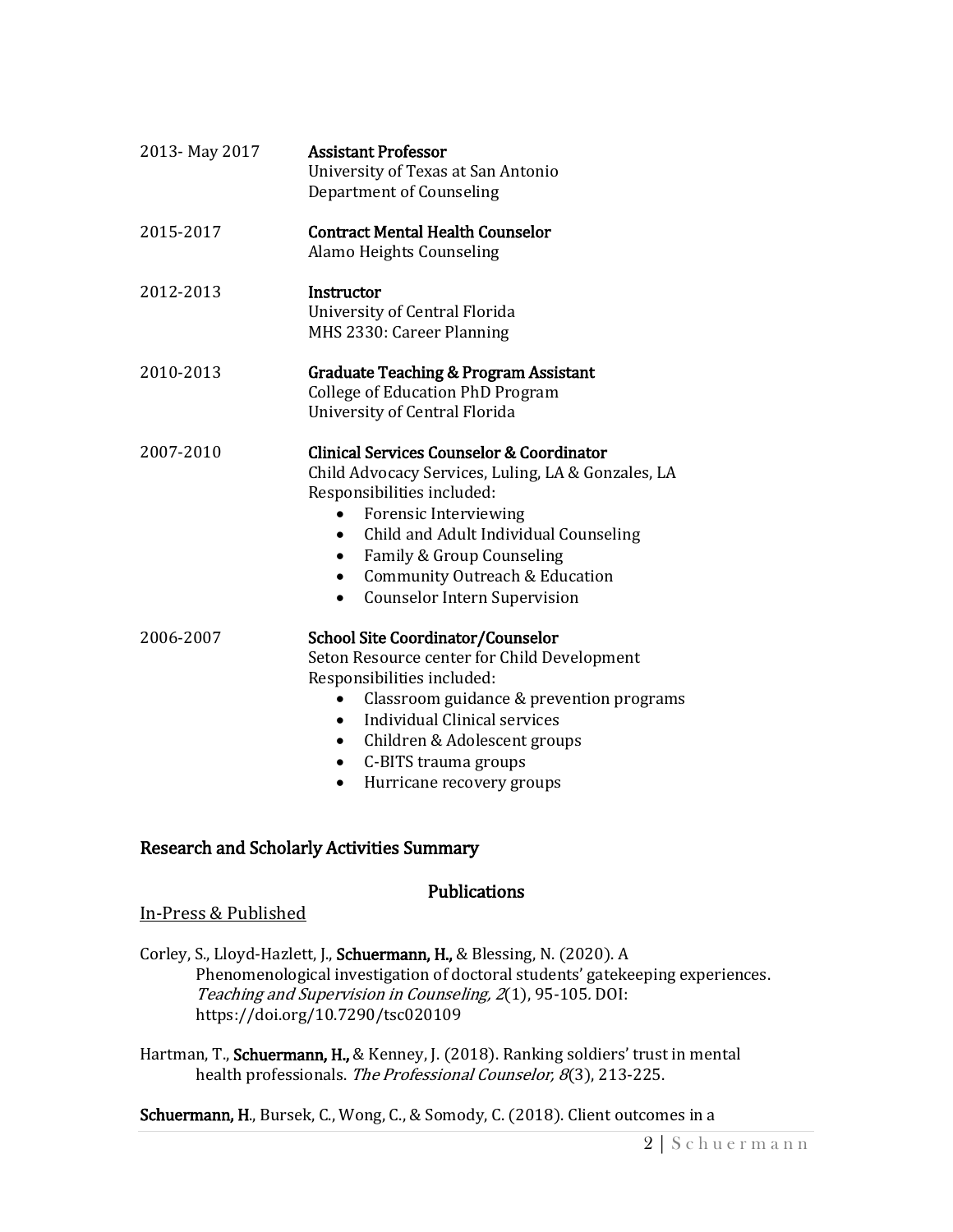University clinic: Norming the ORS and SRS for a largely Hispanic population. Counseling Outcome Research and Evaluation, 9(2), 67-79.

- Schuermann, H., Avent, J. A., & Lloyd-Hazlett, J. (2018). The impact of academic role on perceptions of gatekeeping in counselor education. Counselor Education and Supervision, 57, 51-65.
- Limberg, D., **Schuermann, H.,** Fox, J., & Robinson III, E. (2018). Practicing counselors' in Scotland, perceptions of altruism: A phenomenological investigation. Counseling and Psychotherapy Research, 18, 49-58.
- Haiyasoso, M., & Schuermann, H. (2017). Application of Relational-Cultural Theory with adolescent sexual abuse survivors. Journal of Child and Adolescent Counseling. DOI: 10.1080/23727810.2017.1381933
- Bell, H. (2017). Creative approaches in teaching empathy in counselor education. Journal of Creativity in Mental Health. DOI: 10.1080/15401383.2017.1328295
- McRae, L., Hundley, G., Bell, H., Fox, J. (2017). Stories of survivors with dissociative identity disorder: A qualitative investigation of symptoms, traumatic experiences, and relationships. American Counseling Association VISTAS 2017.
- Bell, H., Hagedorn, W. B., & Robinson, E. H. M. (2016). An Exploration of Supervisory and Therapeutic Relationships and Client Outcomes. Counselor Education and Supervision, 55, 182-197.
- Gonzalez, C. & Bell, H. (2016). Child centered play therapy for Hispanic children with Traumatic Grief: Cultural implications for treatment outcomes. International Journal of Play Therapy, 25(3), 146-153.
- Jacobson, L., Fox, J., Bell, H., Zeligman, M., & Graham, J. (2015). Survivors with Dissociative Identity Disorder: Perspectives on the counseling process. *Journal* of Mental Health Counseling, 37(4), 308-322.
- Bell, H., Jacobson, L., Zeligman, M., Fox, J., & Hundley, G. (2015). Religious coping and resiliency in individuals with Dissociative Identity Disorder. Counseling and Values, 60, 151-163.
- Bell, H., Limberg, D., Jacobson, L., & Super, J. (2014). Enhancing Self-Awareness Through Creative Experiential Learning Play-Based Activities. Journal of Creativity in Mental Health, 9(3), 399-414.
- Fox, J., Bell, H., Jacobson, L., & Hundley, G. (2013). Recovering identity: A qualitative investigation of a survivor of dissociative identity disorder. Journal of Mental Health Counseling, 35(4), 324-341.
- Bell, C. H., & Robinson, Edward H. (2013). Shared trauma in counseling: Information and implications for counselors. *Journal of Mental Health Counseling*, 35(4), 310-323.
- Bell, H., Limberg, D., & Robinson, E. H. (2013). Recognizing Trauma in the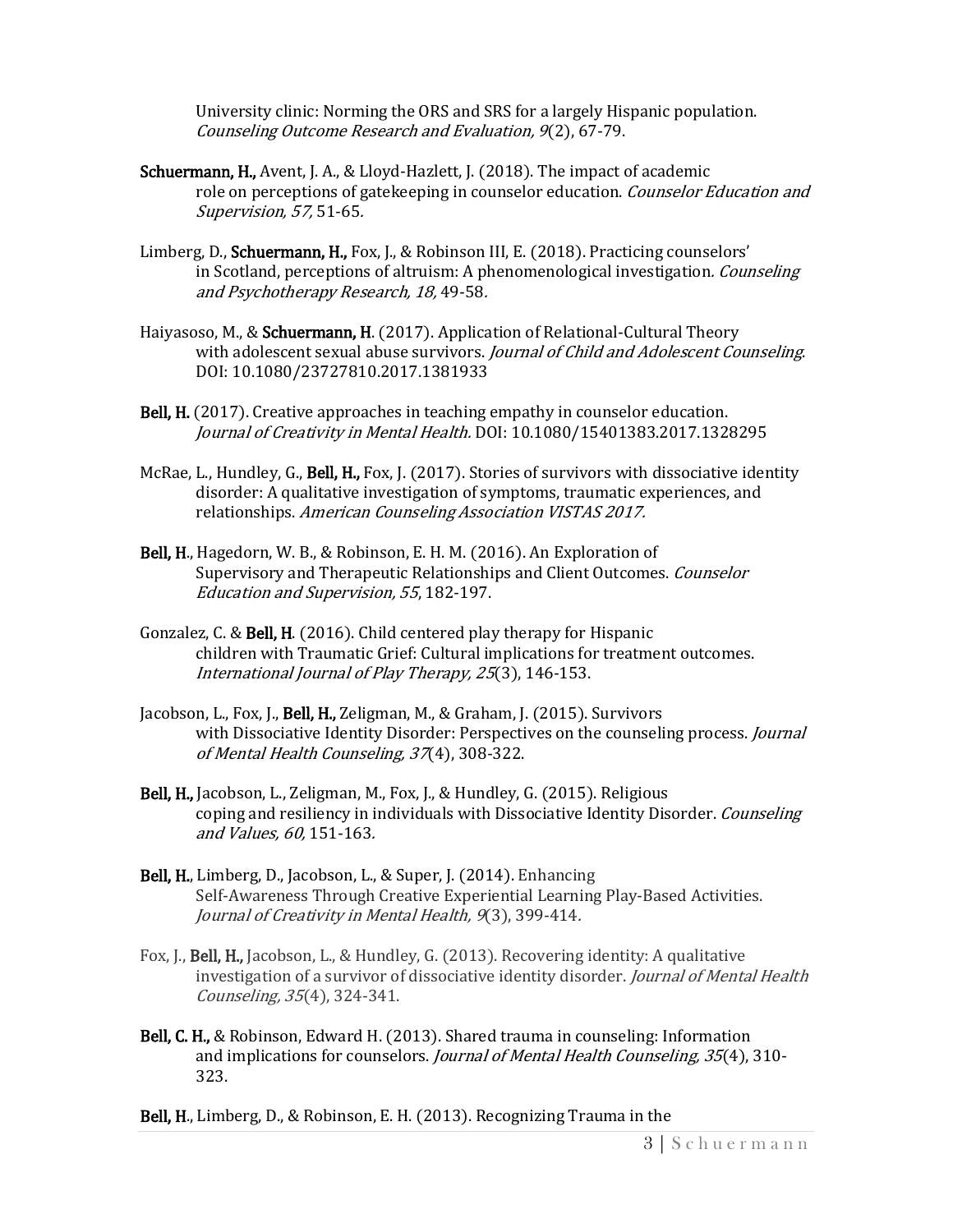Classroom: A Practical Guide for Educators, *Childhood Education, 89*(3), 139-145.

- Limberg, D., Bell, H., Super, J., Jacobson, L., Fox, J., De Pue, K., Christmas, C., Young, M. E., & Lambie, G. W. (2013). Professional Identity Development of Counselor Education Doctoral Students: A Qualitative Investigation, The Professional Counselor: Research and Practice Journal, 3(1), 40-53.
- Limberg, D., Bell, H., & Lambie, G. (2012). Developmental, Solution-Focused Supervision for Counselors-in-Training. Wisconsin Counseling Journal.

#### Under Review

Green-Rooks, J., Schuermann, H., & Jordan, T. (Revise-Resubmit). Impacts of Discriminatory Legislation on LGBTQ Clients: Information, Counseling Implications, & Advocacy. Journal of LGBT Issues in Counseling.

#### In-Progress

- Haas, J., Toscano, M., Schuermann, H., Fox, J., & Taylor, C. (Editing). Incorporating the Multicultural Social Justice Counseling Competencies into a Phenomenological Research Method: Multicultural Research in Ferguson, Missouri.
- Schuermann, H., Pow, A., Allen, S., & Cannon, Y. (In-Progress). Predictors of post-traumatic growth in military personnel.

#### Current Research Projects

Identifying, Reporting, and Treating Child Sexual Abuse Training for Counselors in Training

The Role of Resilience Leadership in Developing Racial Equity in Ferguson

Mindfulness Interventions to Mediate Empathy and Anxiety in Counselors-in-Training

Counselors' Experiences of Treating Victims of Mass Gun Violence

#### Book Chapters

Pow, A. & Schuermann, H. (2020). Chapter 6: Fundamental Theories and Skills for Trauma Counseling. In Crisis and Trauma Counseling: Strategies for Effective Practice. Ed. Thelma Duffey & Shane Haberstroh, ACA Publications.

#### **Presentations**

#### Invited Presentations

Schuermann, H. (2019). Utilizing a Patient-Centered, Trauma-Informed Approach to Prioritize the Patient. Presented at the Annual UF MS-DI Conference in Gainesville, FL.

**Schuermann, H.** & Super, J. (2019). Experiences of Working in Communities after Disaster.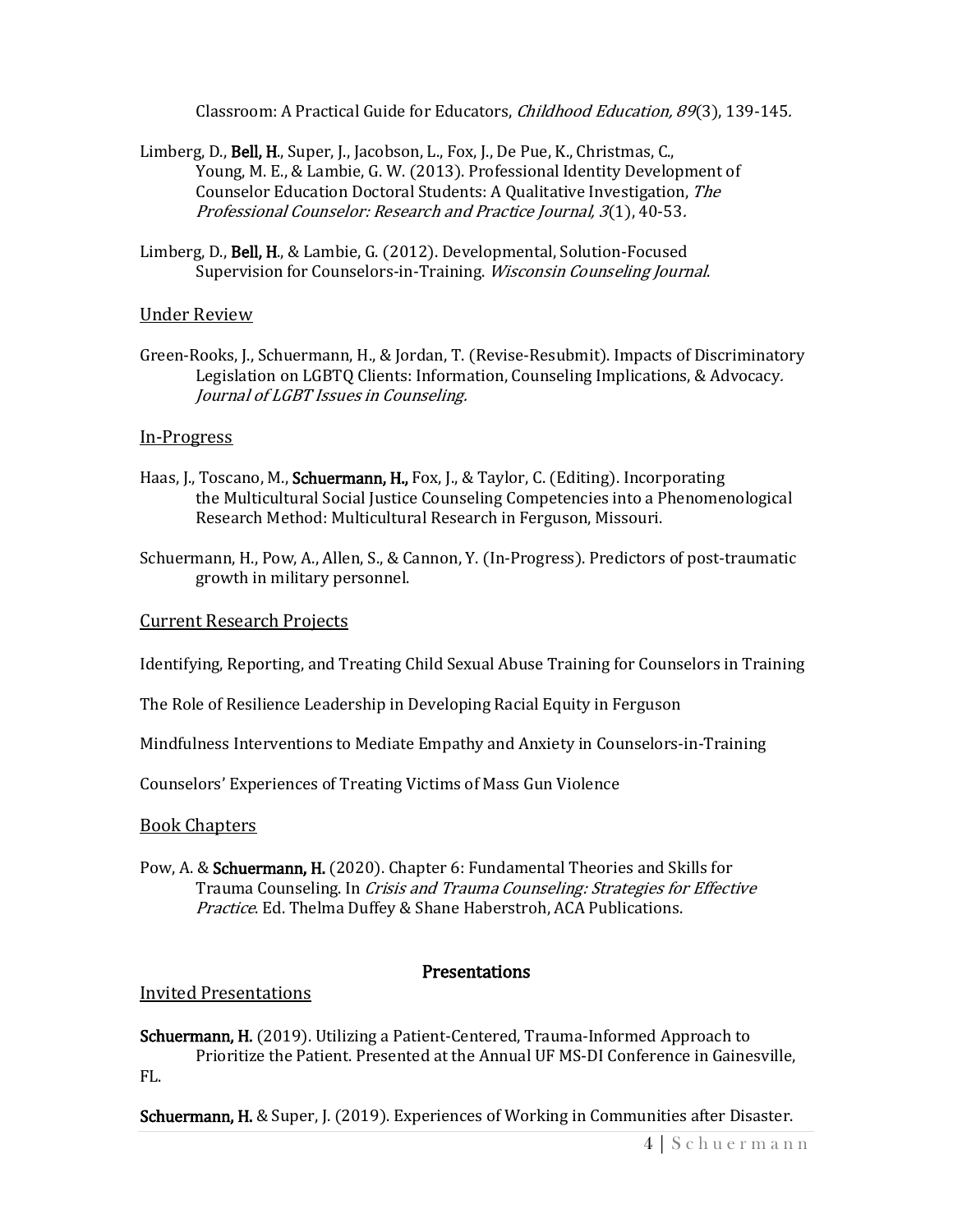Presented at the CSI State-Wide Networking Event, Miami, FL.

#### National Presentations

- Schuermann, H., Lloyd-Hazlett, J., &Haas, J. (2019). Creative Interventions for Teaching Empathy in the Counseling Classroom. Presented at the Association for Counselor Education and Supervision Conference, Seattle, WA.
- Clapham, M., & **Schuermann, H.** (2019). What you do says a lot about you: Using hobbies as a screening tool for counseling program applicants. Presented at the Association for Counselor Education and Supervision Conference, Seattle, WA.
- Schuermann, H., Haas, J., Toscano, M., & Flasch, P. (2019). Historical & Community Trauma in Ferguson, MO: Applying Research to Trauma Treatment. Presented at the American Counseling Association Conference, New Orleans, LA.
- Super, J., Schuermann, H., & Edmondson, J. (2019). The Shared Trauma of School Shootings and Their Impact on Counseling and Education. Presented at the American Counseling Association Conference, New Orleans, LA.
- Schuermann, H., Wong, C., & Bursok, C. (2017). Implementing Client Outcomes Assessment Programs in Counselor Training Clinics. Presented at the Association for Counselor Education and Supervision Conference, Chicago, IL.
- Corley, S., Lloyd-Hazlett, J., & Schuermann, H. (2017). A Phenomenological investigation of doctoral students' gatekeeping experiences. Presented at the Association for Counselor Education and Supervision Conference, Chicago, IL.
- Bell, H. (2015). Creative Reflective Practice: Enhancing Client and Student Self Awareness through Experiential, Play-Based Activities. Presented at the Association for Creativity in Counseling Conference in San Antonio, TX.
- Pow, A., Pope, A., & Bell, H. (2015). Wounded Healers: Supporting Counselors-In-Training who have Experienced Trauma. Presented at the Association for Counselor Education and Supervision Conference, Philadelphia, PA.
- Avent, J., Wong, C., & Bell, H. (2015). We've Come this Far by Faith: Today's Young Adult, the Black Church, and Perceptions of Counseling. Presented at the American Counseling Association Conference, Orlando, FL.

Bell, H. (2014). Exploring the Interconnectedness of the Supervisory Relationship,

#### Therapeutic

Relationship, and Client Outcomes. Presented at the Interdisciplinary Conference on Supervision.

- Jacobson, L. Graham, J., Bell, H., & Fox, J. (2013). Teaching evidenced-based techniques to counselors-in-training working with survivors of dissociative identity disorder (DID). Presented at the Association for Counselor Education and Supervision Biannual Conference, Denver, CO.
- Bell, H., Jacobson, L., Fox, J., Hundley, G., Graham, J., & Zeligman, M. (2013). The Role of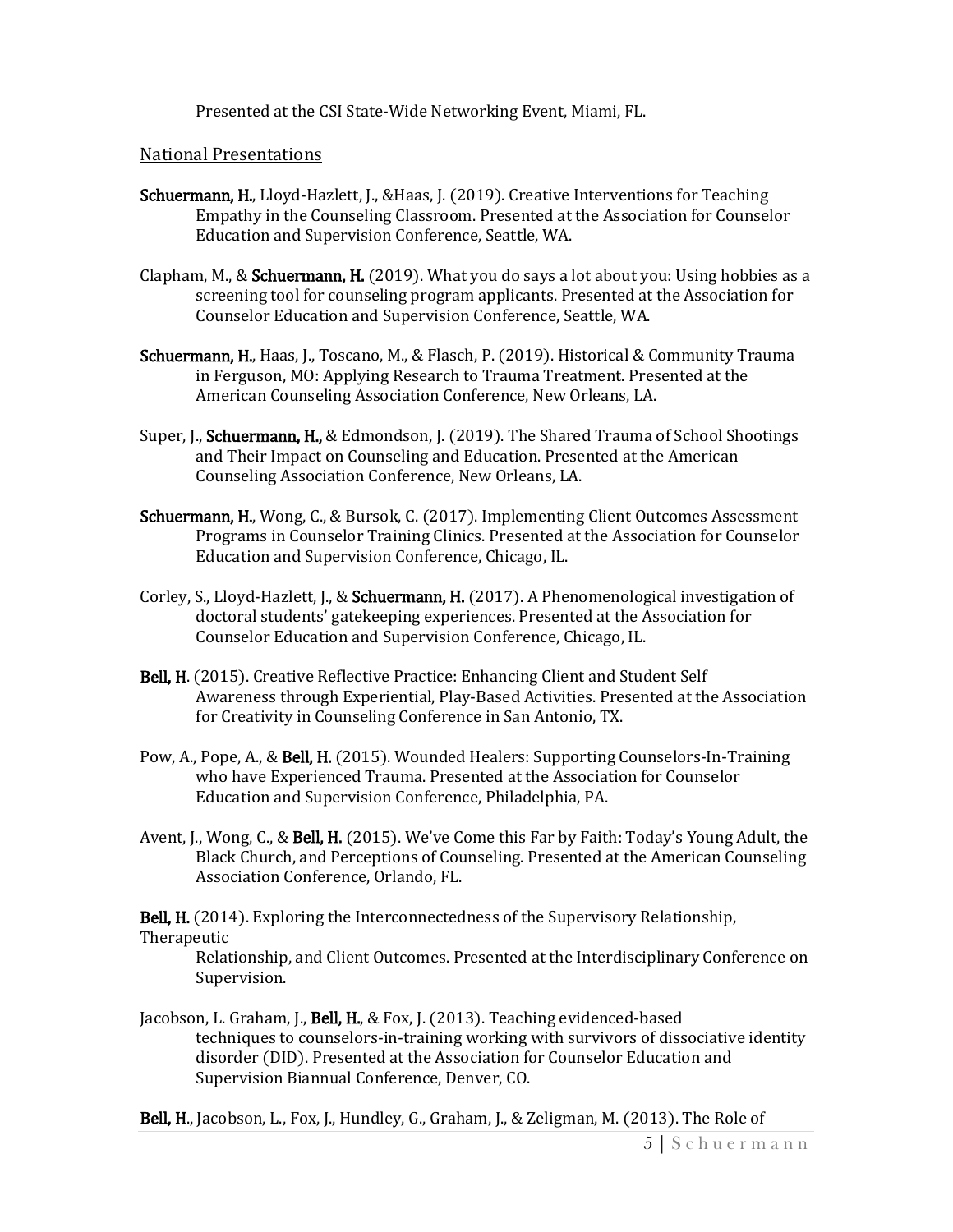Spirituality in Individuals With Dissociative Identity Disorder. Presented at the American Counseling Association Annual Conference, Cincinnati, Ohio.

Fox, J., Bell, H., Jacobson, L., Hundley, G., Zeligman, M., & Graham, J. (2013). Recovering identity: A qualitative investigation of a survivor of dissociative identity disorder. Presented at the American Counseling Association Annual Conference, Cincinnati, Ohio.

Bell, H., Jacobson, L., & Hundley, G. (2012). Assessing Dissociative Identity Disorder: Strengths

and Challenges. Presented at the Association for Assessment in Counselor Education Conference; Orlando, FL.

- Jacobson, L., & Bell, H. (2012). Assessing Student Learning Outcomes for CACREP Marriage, Couple, & Family Counseling. Presented at the Association for Assessment in Counselor Education Conference; Orlando, FL.
- Fox, J., Bell, H., Jacobson, L., & Hundley, G. (2012). Recovering Identity: A Qualitative Investigation of a Survivor of Dissociative Identity Disorder. Presented at the Association for Assessment in Counselor Education Conference; Orlando, FL.
- Gutierrez, D., Fox, J., & **Bell, H.** (2012). On the road to self and other forgiveness: Navigating clients' extreme levels of shame and guilt. Presented at the American Counseling Association Conference; San Francisco, CA.
- Jacobson, L., DePue, K., Fox, J., Christmas, C., Super, J., Bell, H., & Limberg, D., (2011) Professional Identity Development in Counselor Education Doctoral Students: An Exploration Through Consensual Qualitative Research. Presented at the Association for Counselor Education & Supervision Conference; Nashville, TN.
- Dugan, E., Brumfield, K., Bell, H., & Crowe, S. (2008). Cultural Implications For Assessing Child-Parent Attachment Styles: The Use of Filial Therapy as a Therapeutic Intervention. Presented at American Counseling Association Conference; Honolulu, HI.

#### Regional and State Presentations

- Hass, J., **Schuermann, H.,** & Toscano, M. (2018). Exploring Millennial Activism and Racial Equity Interventions in Ferguson, Missouri. Presented at the Southern Association of Counselor Education and Supervision Conference.
- Bell, H. (2017). Post Traumatic Growth: A Strengths Based Approach. Presented at the University of Central Florida Counseling Conference, Orlando, FL.

Bell, H., Avent, J., & Lloyd-Hazlett, J. (2016). Academic Role and Perspectives on Gatekeeping:

Results and Implications of a CQR Study. Presented at the Southern Association of Counselor Education and Supervision Conference.

Bell, H., Borsuk, C., & Wong, C. (2016). Is Your Student Counseling Clinic Effective? A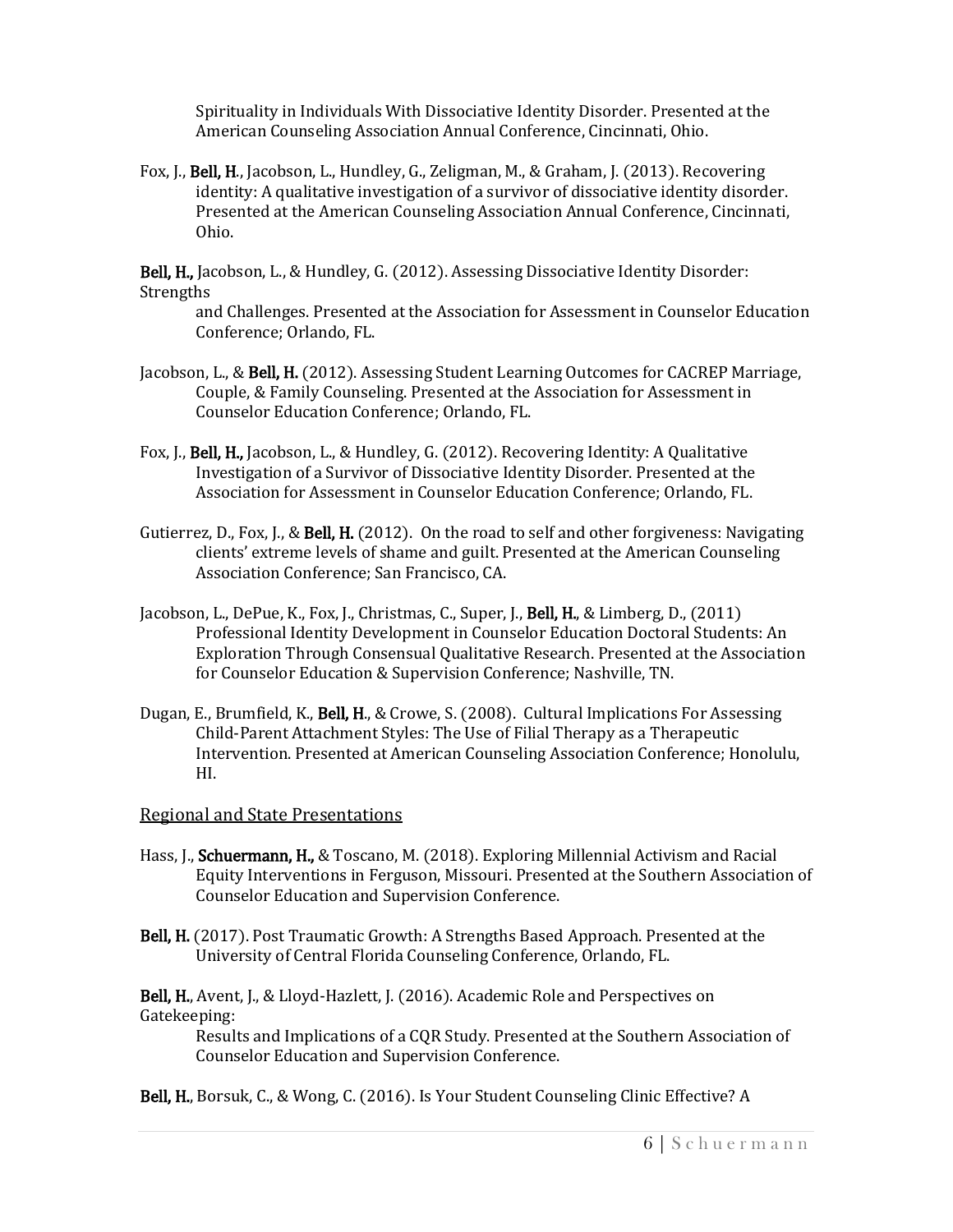Roundtable on Implementing Client Outcome Measures. Presented at the Southern Association of Counselor Education and Supervision Conference.

- Greene, J., Flasch, P., & Bell, H. (2016). When Laws Affect Our Clients: Possible Effects of Anti LGBTQ+ Laws. Presented at the Texas Counseling Association's Professional Growth Conference.
- Bell, H., & Prado, A. (2014). Walking the walk: Navigating guilt and shame in counselors and counselor educators. Presented at the Southern Association of Counselor Education and Supervision.

Bell, H. (2014). Exploring the Interconnectedness of the Supervisory Relationship, Therapeutic

Relationship, and Client Outcomes. Presented at the Texas Association for Counselor Education and Supervision Conference.

- Bell, H., Zeligman, M., & Lambie, G. (2012). Developing Future Counselor Educators. Presented at the Southern Association of Counselor Education and Supervision.
- Bell, H., Jacobson, L., & Fox, J. (2012). The Voices of Dissociative Identity Disorder: Survivors Speak Out. Presented at the University of Central Florida Counseling Conference.
- Bell, H., Super, J., Limberg, D., Munyon, M., Lamb, C., Sherrell, R., & Zeligman, M. (2012). Is the PhD Right for Me? A CEDSO Panel Discussion. Presented at the University of Central Florida Counseling Conference.

Bell, H. & Fox, J. (2011) So You Want to Work in Trauma? Learning about & Working with Extreme Cases. Presented at the University of Central Florida Counseling Conference.

- Carlson, R., Bell, H., & Jones, K. D. (2010) Continuum of Conflict and Control: A Conceptualization of Intimate Partner Violence. Presented at the Southern Association for Counselor Education & Supervision Conference; Williamsburg, VA.
- Bell, H. & Guidos, N. (2010). Counseling Victims of Abuse: Play Therapy Techniques for All Ages. Presented at Louisiana Play Therapy Conference.
- Bell, H., & Breeden, S. (2009). Working Towards A Common Goal: Embracing the CASA & CAC Collaborative. Presented at 'Together We Can' Conference.
- La Fleur, L., & Bell, H. (2009). Sinking in Talk-Therapy Quicksand: Using Sandtray With Families. Presented at Louisiana Play Therapy Conference.
- Bell, H., Brumfield, K. & Worley, K. (2008). The Perplexing Problems of Pre-Teens: Counseling the Client Between Childhood and Adolescence. Presented at Louisiana Counseling Association Conference.
- Bell, H. (2008). Play Therapy with Tweens: Bridging the 'Middle' Ground. Presented at Louisiana Play Therapy Association Conference.

Bell, H. & Brumfield, K. (2008). Playing Past the Pain: Using Play Interventions with Children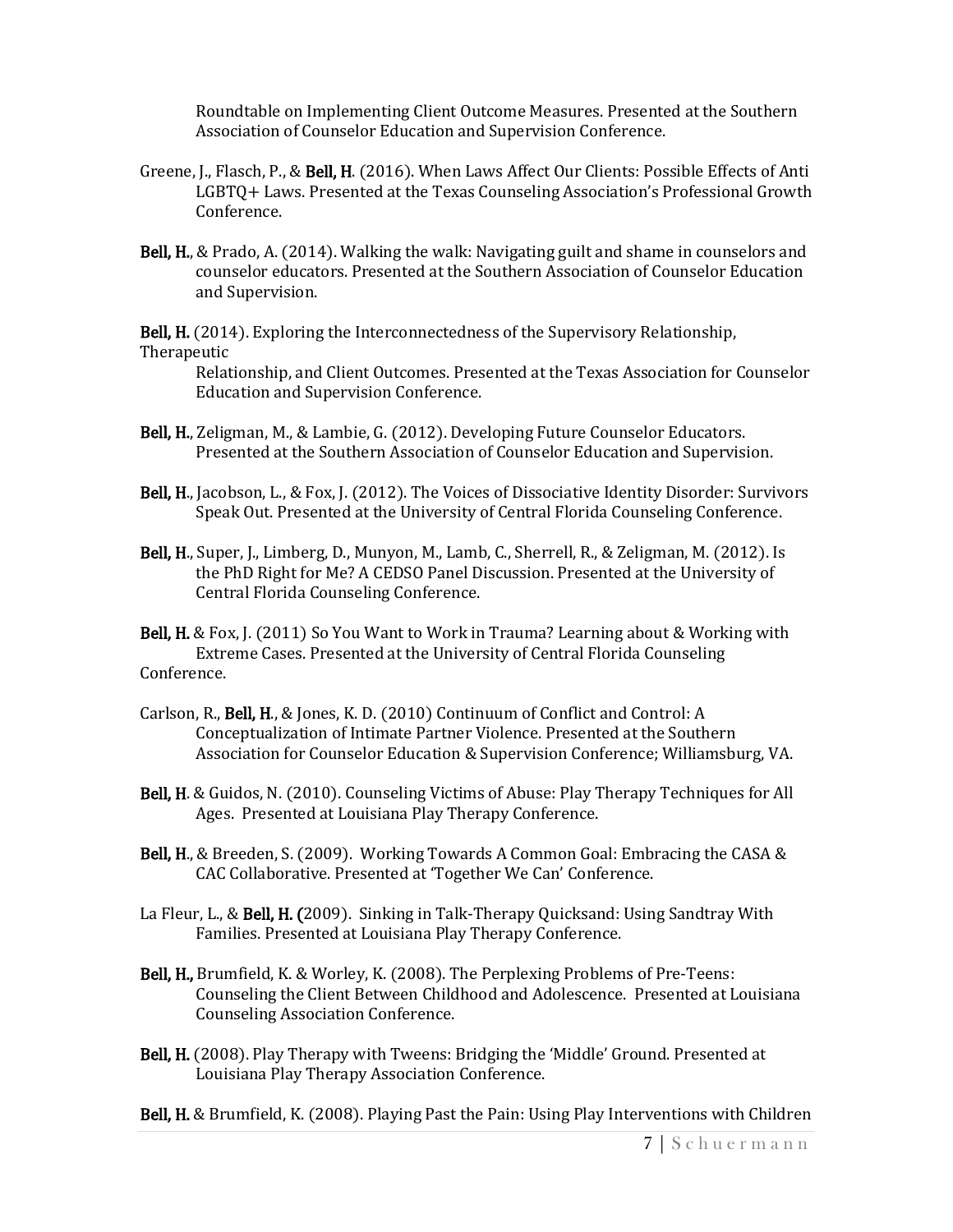Who Have Been Abused. Presented at Prevent Child Abuse Louisiana's 'Kid's Are Worth It' Conference.

#### International Presentations

- Schuermann, H., Haas, J., & Toscano, M. (2019). Post Police Shooting Trauma: Breaking Down Intersecting Traumas Following the Shooting of Michael Brown in Ferguson, MO. Presented at the British Association for Counseling and Psychotherapy Conference, Belfast, Northern Ireland.
- Bell, H. (2013). An exploration of the relationships between supervisees' perceptions of facilitative conditions in supervision, clients' perceptions of facilitative conditions in counseling, and client outcomes. Presented at the British Association for Counseling and Psychotherapy Conference; Birmingham, England.
- Fox, J. & Bell, H. (2013). Recovering identity: A qualitative investigation of a survivor of dissociative identity disorder. Presented at the British Association for Counseling and Psychotherapy Conference; Birmingham, England.
- Limberg, D., Bell, H., Robinson, E.H, Robinson, S., & Fox, J. (2013). A phenomenological investigation of practicing counselors living in Scotland, experiences of altruistic caring. Presented at the British Association for Counseling and Psychotherapy Conference; Birmingham, England.
- Bell, H., Robinson, E. H., Hayes, G., Robinson, S., Limberg, D., & Fox, J. (2012). Shared trauma in professional counselors: a validity check. Presented at the British Association for Counseling and Psychotherapy Conference; Edinburgh, Scotland.
- Bell, H., Limberg, D., Young, M., Robinson, E. H., Robinson, S., Hayes, G., Fox, J. (2012). Professional identity development of counselor education doctoral students. Presented at the British Association for Counseling and Psychotherapy Conference; Edinburgh, Scotland.
- Limberg, D., Bell, H., Robinson, E. H., Robinson, S., Hayes, G., & Fox, J. (2012). A cross cultural examination of counseling student's perception of altruism. Presented at the British Association for Counseling and Psychotherapy Conference; Edinburgh, Scotland.
- Limberg, D., Robinson, E. H., Robinson, S., **Bell, H.,** Hayes, G., & Fox, J. (2012). A measure of altruism and motivational factors of counselors: impact on client outcomes. Presented at the British Association for Counseling and Psychotherapy Conference; Edinburgh, Scotland.

Bell, H. (2011). Recognizing & Treating Shared Trauma in Professional Counselors. Presented

at the European Branch of the American Counseling Association Conference; Bad Herrenalb, Germany.

Bell, H., Limberg, D., Lamb, C., Hayes, G., Robinson, E. H., & Robinson, S. (2011). Fostering Client Growth through Cooperative Play. Presented at the European Branch of the American Counseling Association Conference; Bad Herrenalb, Germany.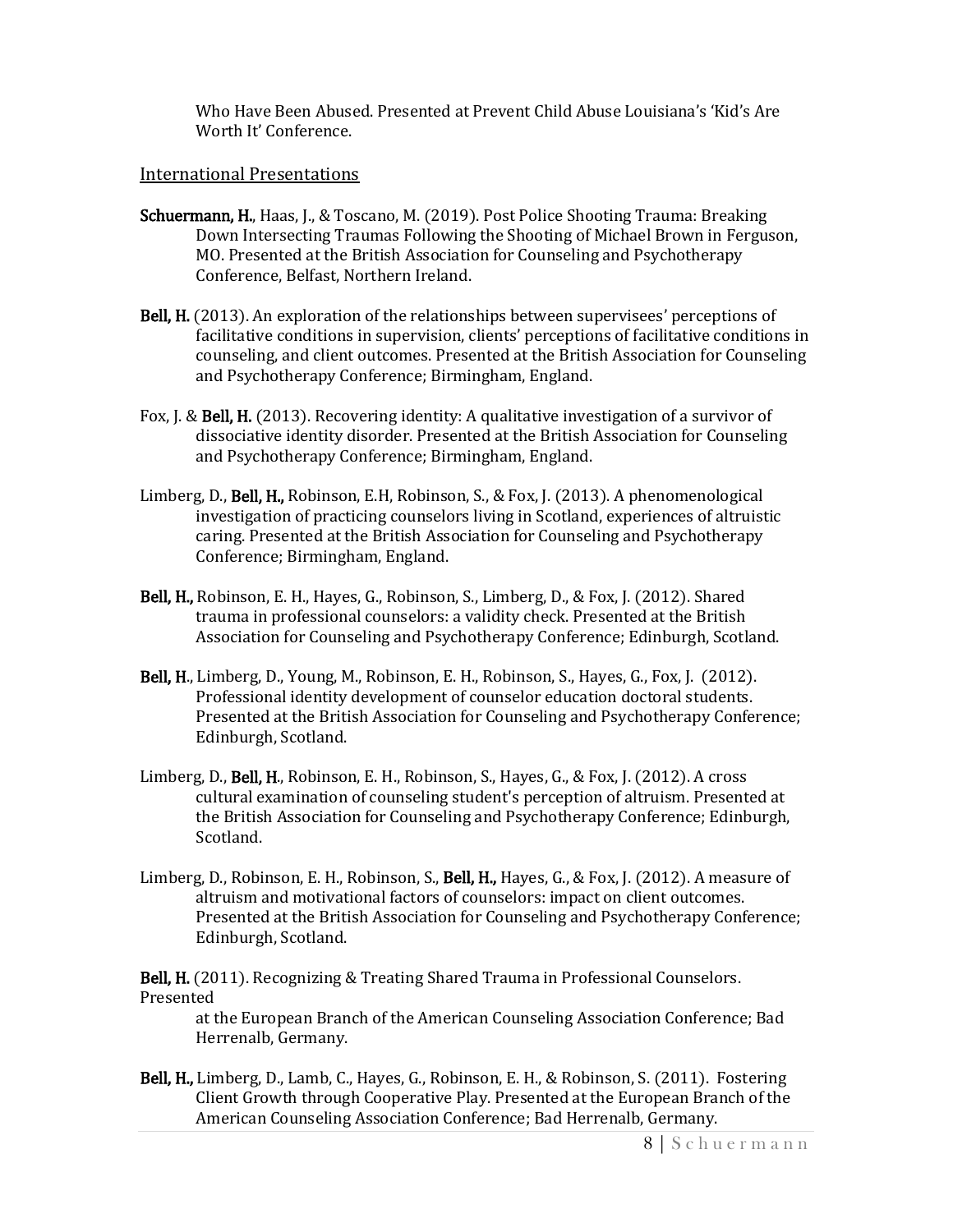. Limberg, D., Bell, H., Lamb, C., & Hayes, G. (2011) Fostering an Altruistic Climate in Schools. Presented at the European Branch of the American Counseling Association Conference; Bad Herrenalb, Germany.

### Granting Activities

Growth Through Pain: Post-Traumatic Growth in Military Personnel, UTSA COEHD Faculty Research Award, Funded 2015-2016

Bridging War and Home Fronts, National Institute of Health, Unfunded 2015

Promoting Outcome-based Wellness, Empowerment, and Recovery (POWER), Hogg Foundation, 2015, Unfunded

The Impact of Child-Parent Relationship Therapy (CPRT) on the Family Relationships of Returning Military Personnel, Hogg Foundation, 2015, Unfunded

# Teaching & Supervision Activities

| University of Florida<br><b>Community Counseling</b>                     | Summer 2020, 2019, 2018                                  |
|--------------------------------------------------------------------------|----------------------------------------------------------|
| Crisis and Trauma Counseling                                             | Spring 2020, 2019, 2018                                  |
| Group Counseling: Process and Theory                                     | Fall 2019, Spring 2018, Fall 2017                        |
| Developmental Counseling                                                 | Spring 2018                                              |
| Play Counseling and Play Process                                         | Spring 2020, Fall 2019, 2018, 2017                       |
| <b>Advanced Play Counseling</b>                                          | Spring 2019                                              |
| <b>Doctoral Supervision Practicum</b>                                    | Spring 2020, 2019                                        |
| <b>Group Supervision</b>                                                 | Summer 2020, 2019, 2018, Spring 2020,<br>2018, Fall 2017 |
| University of Texas at San Antonio<br>Trauma, Crisis, & Grief Counseling | <b>Fall 2016</b>                                         |
| Child and Adolescent Counseling                                          | Summer 2016, Summer 2015                                 |
| <b>Counseling Theories</b>                                               | Spring 2015                                              |
| Counseling Practicum (In-house Clinic)<br>Sum. 2014                      | Spring 2017, Spring 2016, Fall 2014,                     |
| Doctoral Internship I                                                    | Fall 2016, Fall 2015, Fall 2014, Fall 2013               |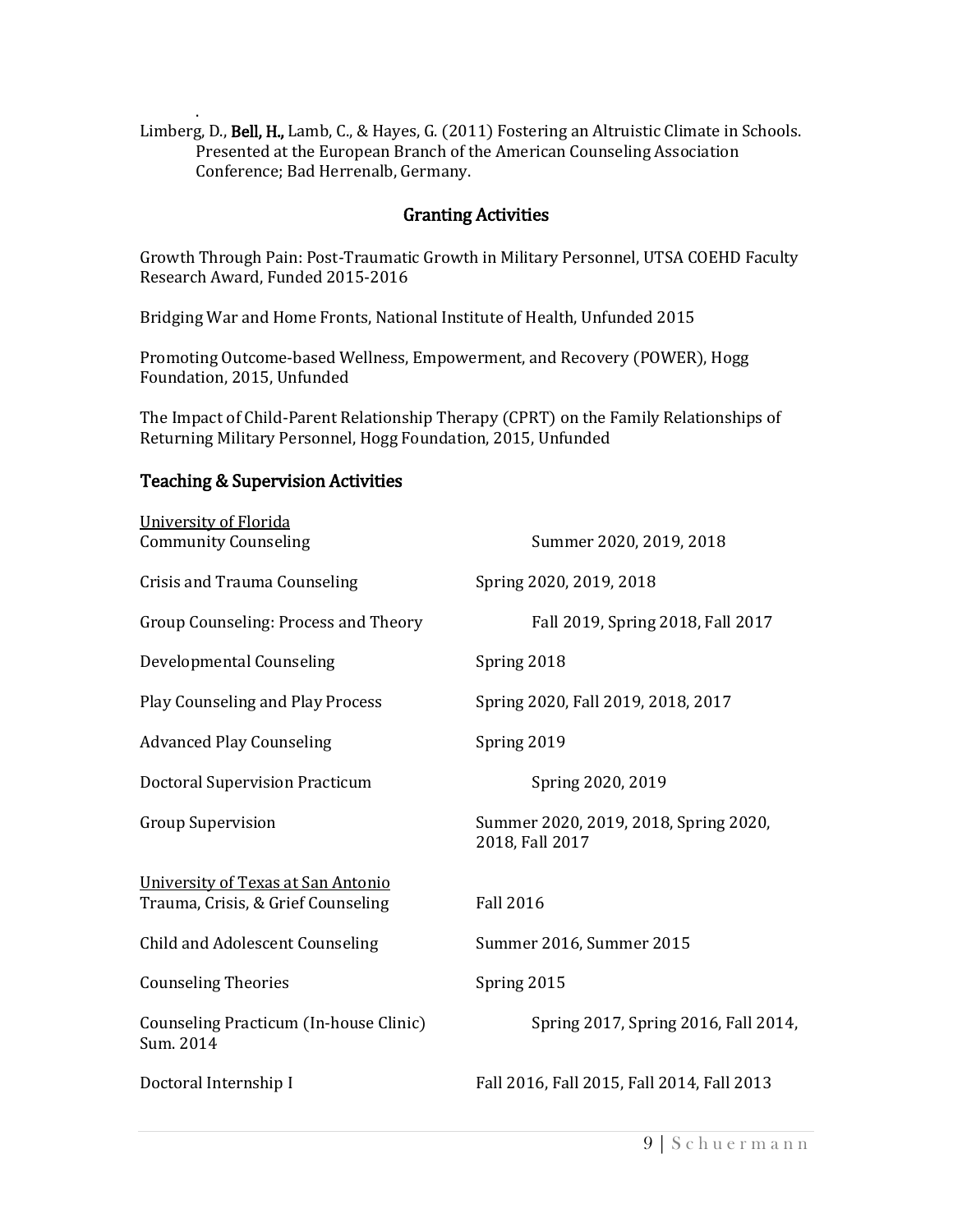| Development of Counseling Skills                                                            | Spring 2016, Fall 2015, Spring 2015, Summer<br>2014, Spring 2014 |  |
|---------------------------------------------------------------------------------------------|------------------------------------------------------------------|--|
| Group Counseling & Process                                                                  | Spring 2017, Summer 2016                                         |  |
| Counseling Internship (Masters)                                                             | Summer 2015, Spring 2014                                         |  |
| University of Central Florida<br><b>Career Planning</b><br>Undergraduate Course, Instructor | Spring 2013, Fall 2012                                           |  |
| Internship in Counselor Education<br>Doctoral Level Class, Guest Lecturer                   | <b>Fall 2012</b>                                                 |  |
| Issues & Research in Education<br>Doctoral Level Class, Guest Lecturer                      | Fall 2012, Fall 2011                                             |  |
| Foundations of Play Therapy, Co-Teacher                                                     | Summer 2013, Summer 2012, Summer 2011                            |  |
| Techniques of Counseling, Instructor                                                        | Spring 2012                                                      |  |
| <b>Practicum Supervisor</b>                                                                 | Spring 2012, Fall 2011                                           |  |
| Group Counseling, Instructor                                                                | <b>Fall 2011</b>                                                 |  |
| Practicum in Counseling, Assistant Instructor Fall 2011                                     |                                                                  |  |
| <b>Counseling Victims &amp; Offenders</b><br><b>Guest Lecturer</b>                          | Summer 2011                                                      |  |
| Introduction to Counseling, Co-Teacher                                                      | Spring 2011, Fall 2010                                           |  |

## Teaching-Related Conferences and Trainings

Converting the F2F Classroom Into a ZOOM/Canvas Course

Teaching and Creating Learning Communities Using ZOOM

Academics for Black Survival 5-Day Multicultural and Social-Justice Training

2019 Association for Counselor Education & Supervision Conference, Seattle, WA

2018 Southern Association of Counselor Education & Supervision Conference, Myrtle Beach, SC

2017 Association for Counselor Education & Supervision Conference, Chicago, IL

## Professional Service Activities

**College**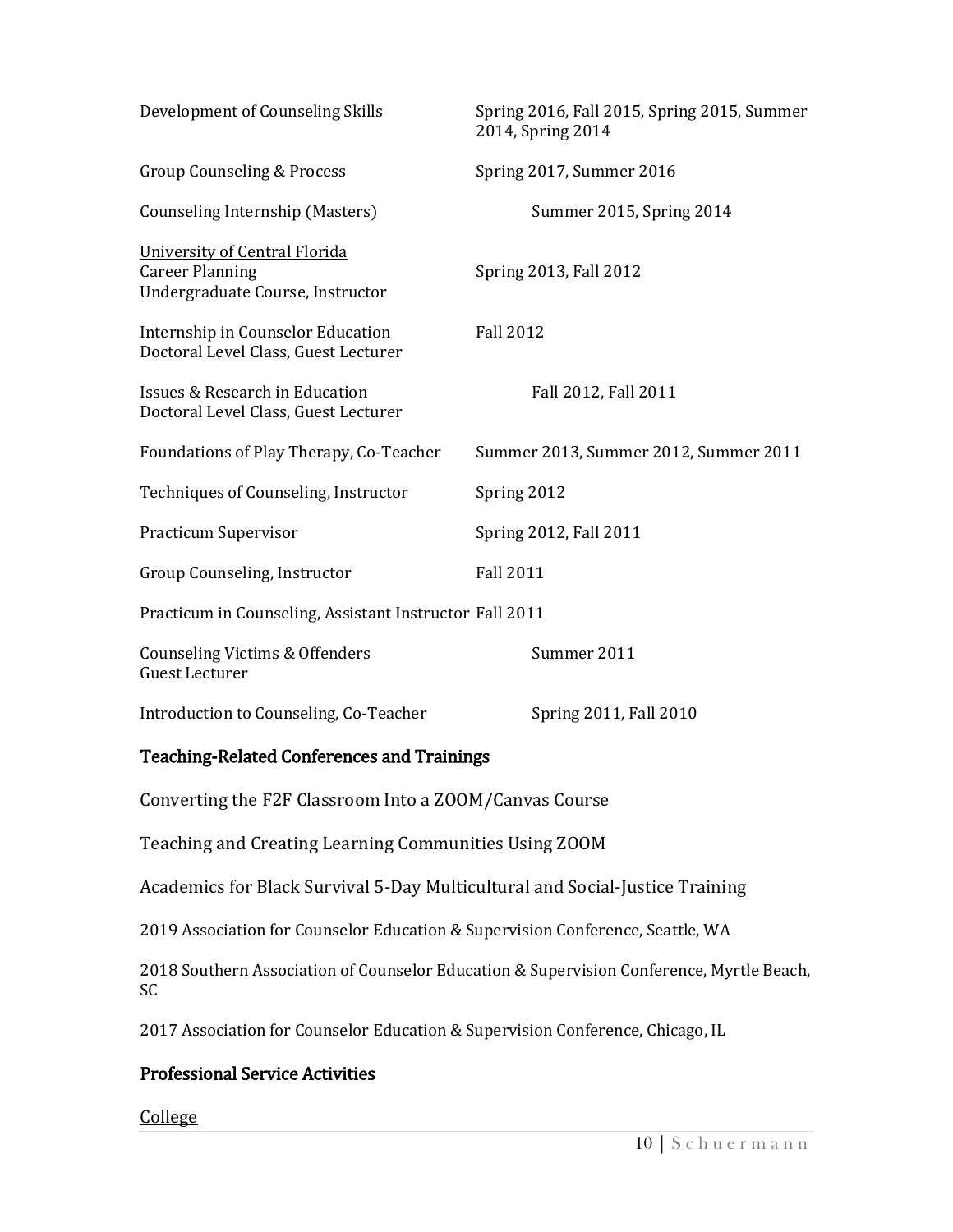UF COE Faculty Policy Council, HDOSE Representative, 2019-Present

UF COE Faculty Policy Council Agenda Committee, Member, 2019-2020

UF COE Scholarship Committee, 2017- 2019

Future Educators' Workshops on Trauma in the Classroom, Workshop Facilitator, UF, 2018

Program/Department

Mental Health Program Coordinator, UF, 2018- Present

CACREP Committee Chair, UF, 2018- Present

Doctoral Committee, UTSA 2013-2017

CACREP Committee, UTSA, 2013-2017

Clinical Experience Committee, Chair, UTSA, 2016-2017

Clinical Experience Committee, UTSA, 2015- 2017

Dissertation Committees: Served, 13; Chaired, 3

Fitness to Practice Committees (Served both as member and chair), 2013- 2017

#### Organizational

Editorial Board Member, Journal of Child and Adolescent Counseling, 2019-Present Editorial Board Member, Counseling and Values Journal, 2012-Present Editorial Board Member, Journal of Creativity in Mental Health Counseling, 2013-Present President, Texas Association for Counselor Education and Supervision, 2016- 2017 President-Elect, Texas Association for Counselor Education and Supervision, 2015- 2016 Treasurer, Texas Association for Counselor Education and Supervision, 2013-2015 Consultant/Trainer, Consultation Team for Sandy Hook Clinicians and Educators, 2015 Conference Presentation Reviewer, University of Central Florida Counseling Conference, 2012 Third Year Rep., Counselor Education Doctoral Student Organization (CEDSO) 2012-2013

President, Counselor Education Doctoral Student Organization (CEDSO) 2011-2012